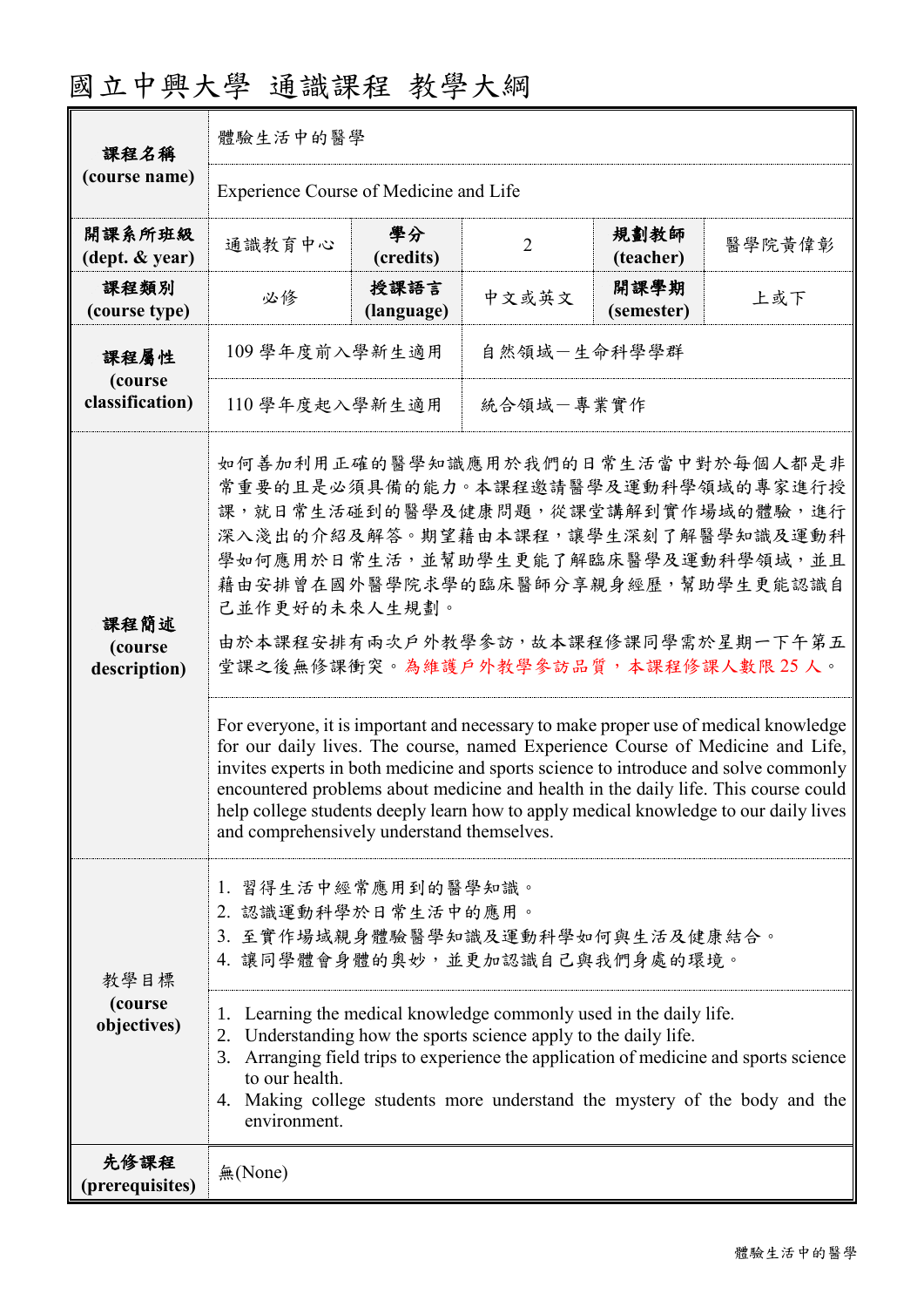|                                                                                                                                                                                                                                                                                                                                                                                                                                                                 | 核心能力配比 (六項加總100%)<br>(core learning outcomes) |         |                                  |             |         |  |
|-----------------------------------------------------------------------------------------------------------------------------------------------------------------------------------------------------------------------------------------------------------------------------------------------------------------------------------------------------------------------------------------------------------------------------------------------------------------|-----------------------------------------------|---------|----------------------------------|-------------|---------|--|
|                                                                                                                                                                                                                                                                                                                                                                                                                                                                 | 人文素養 10%   科學素養 80%                           | 溝通能力 0% | 創新能力 0%                          | 國際視野 $10\%$ | 社會關懷 0% |  |
| 教學方法 (teaching methods)                                                                                                                                                                                                                                                                                                                                                                                                                                         |                                               |         | 學習評量方式 (evaluation)              |             |         |  |
| 講授<br>實作場域教學參訪<br>專題探討                                                                                                                                                                                                                                                                                                                                                                                                                                          |                                               |         | 書面報告 50%<br>出席狀況 20%<br>課堂討論 30% |             |         |  |
| 授課內容 (單元名稱與內容、習作 / 考試進度、備註)                                                                                                                                                                                                                                                                                                                                                                                                                                     |                                               |         |                                  |             |         |  |
| (course content and homework / tests schedule)<br>1. 紙菸、電子菸、肺功能 (一)<br>2. 紙菸、電子菸、肺功能(二)<br>3. 專題演講:探索自己一那些年,我在捷克醫學院求學的日子<br>4. 微生物的世界 (一)<br>5. 微生物的世界 (二)<br>6. 口罩及社交距離的重要性<br>7. 校外教學-台中榮總參訪 (肺功能檢查、微生物檢測)(一)<br>8. 校外教學一台中榮總參訪 (肺功能檢查、微生物檢測)(二)<br>9. 期中考<br>10. 健康的營養飲食與生活型態<br>11. 聰明運動與健康管理<br>12. 打呼、呼吸中止、睡眠障礙<br>13. 空汙、粉塵、肺部疾病<br>14. 校外教學-台中榮總參訪 (睡眠障礙檢查、癌症檢測)(一)<br>15. 校外教學一台中榮總參訪 (睡眠障礙檢查、癌症檢測)(二)<br>16. 聰明吃救健康-常見疾病飲食<br>17. 過敏、氣喘、鼻炎<br>18. 期末考 |                                               |         |                                  |             |         |  |
| 教科書與參考書目(書名、作者、書局、代理商、說明)<br>(textbook & other references)                                                                                                                                                                                                                                                                                                                                                                                                      |                                               |         |                                  |             |         |  |
| 1. 肺功能檢查原理與臨床實務。吳明峰、溫志煜、黃偉彰、陳怡妏、陳輝帆、邱麗華、楊千梅、<br>楊珮青。五南出版社。<br>實用臨床微生物診斷學。蔡文城。九州出版社。<br>2.<br>3. 2021 GINA report, Global strategy for Asthma management and prevention.                                                                                                                                                                                                                                                                                         |                                               |         |                                  |             |         |  |

4. 2021 Global strategy for prevention, diagnosis and management of COPD.

## 課程教材(教師個人網址請列在本校內之網址) **(teaching aids & teacher's website)**

自編講義